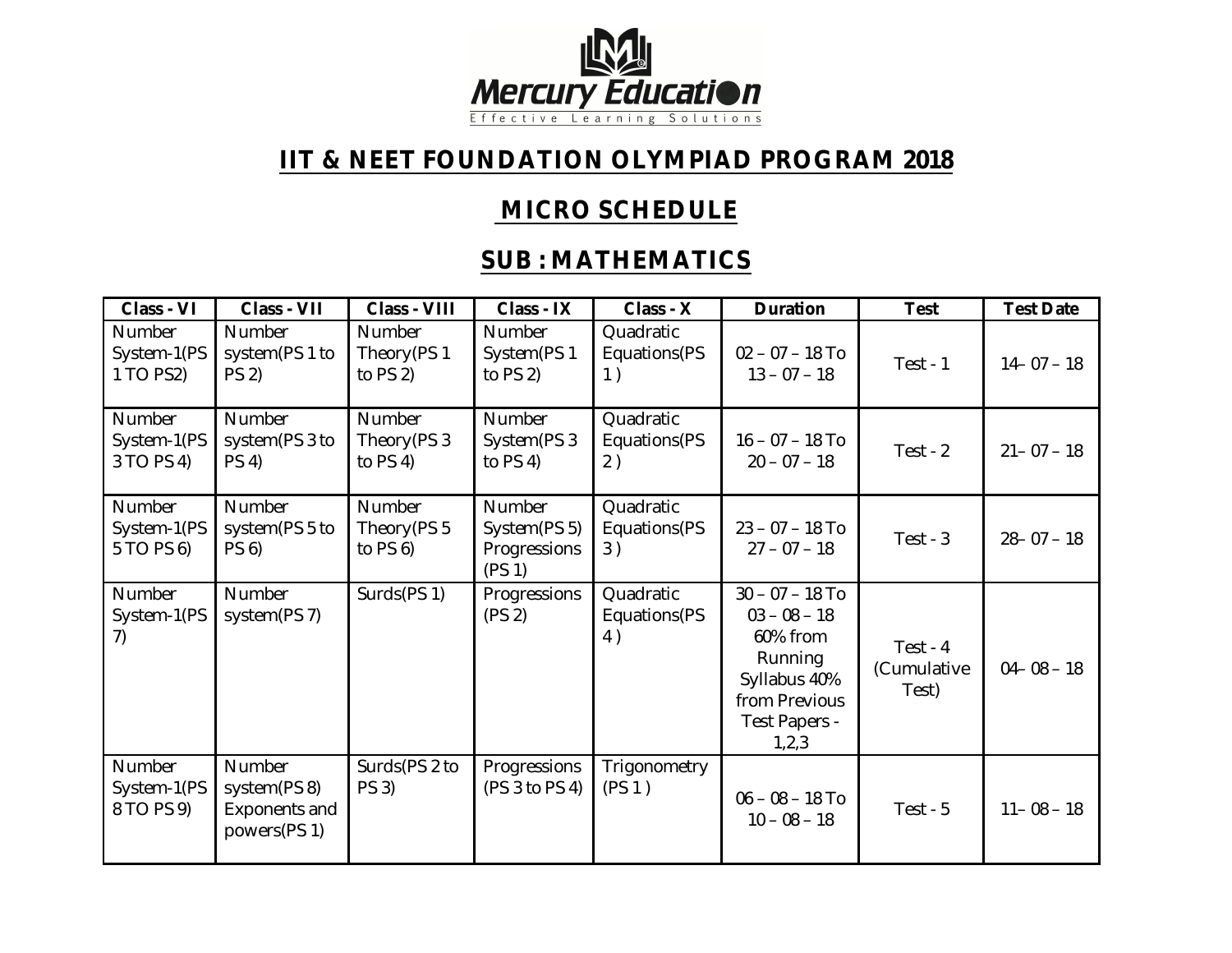| Number<br>System-2(PS<br>1 TO PS 2)                                | Exponents and<br>powers(PS 2)<br>Logarithms(PS<br>1) | Set theory (PS<br>1 to PS 2)   | Progressions<br>(PS 5)<br>Mensuration<br>(PS 1) | Trigonometry<br>(PS 2)            | $13 - 08 - 18$ To<br>$17 - 07 - 18$                                                                                   | Test - 6                         | $18 - 08 - 18$ |
|--------------------------------------------------------------------|------------------------------------------------------|--------------------------------|-------------------------------------------------|-----------------------------------|-----------------------------------------------------------------------------------------------------------------------|----------------------------------|----------------|
| Number<br>System-2(PS<br>3 TO PS 4)                                | Logarithms(PS<br>2 to PS 3)                          | Set theory (PS<br>3 to PS 4)   | Mensuration<br>(PS 2 to PS 3)                   | Trigonometry<br>(PS 3)            | $20 - 08 - 18$ To<br>$31 - 08 - 18$                                                                                   | Test - $7$                       | $01 - 09 - 18$ |
| Number<br>System-2(PS<br>5)                                        | Algebra(PS 1)                                        | Trigonometry<br>(PS 1)         | Mensuration<br>(PS 4)                           | Trigonometry<br>(PS 4)            | $03 - 09 - 18$ To<br>$14 - 09 - 18$<br>60% from<br>Running<br>Syllabus 40%<br>from Previous<br>Test Papers -<br>5,6,7 | Test - 8<br>(Cumulative<br>Test) | $15 - 09 - 18$ |
| Number<br>System-2(PS<br>6 TO PS 7)                                | Algebra(PS 2<br>to $PS 3)$                           | Trigonometry<br>(PS 2)         | Mensuration<br>(PS 5)<br>Matrices(PS<br>1)      | Trigonometry<br>(PS 5)            | $17 - 09 - 18$ To<br>$21 - 08 - 18$                                                                                   | Test - $9$                       | $22 - 09 - 18$ |
| Number<br>System-2(PS<br>8)<br>Simple<br>Equations(P<br>S(1)       | Algebra(PS 4<br>to $PS 5)$                           | Trigonometry<br>(PS 3 to PS 4) | Matrices(PS<br>2 to PS 3)                       | Co-ordinate<br>Geometry (PS<br>1) | $24 - 09 - 18$ To<br>$28 - 09 - 18$                                                                                   | <b>Test - 10</b>                 | $29 - 09 - 18$ |
| Simple<br>Equations(P<br>S(2)<br>Ratio and<br>proportion<br>(PS 1) | Algebra(PS 6<br>to $PS 7$ )                          | Algebra(PS 1<br>to $PS 2)$     | Matrices(PS<br>4 to PS 5)                       | Co-ordinate<br>Geometry (PS<br>2) | $01 - 10 - 18$ To<br>$05 - 10 - 18$                                                                                   | <b>Test - 11</b>                 | $06 - 10 - 18$ |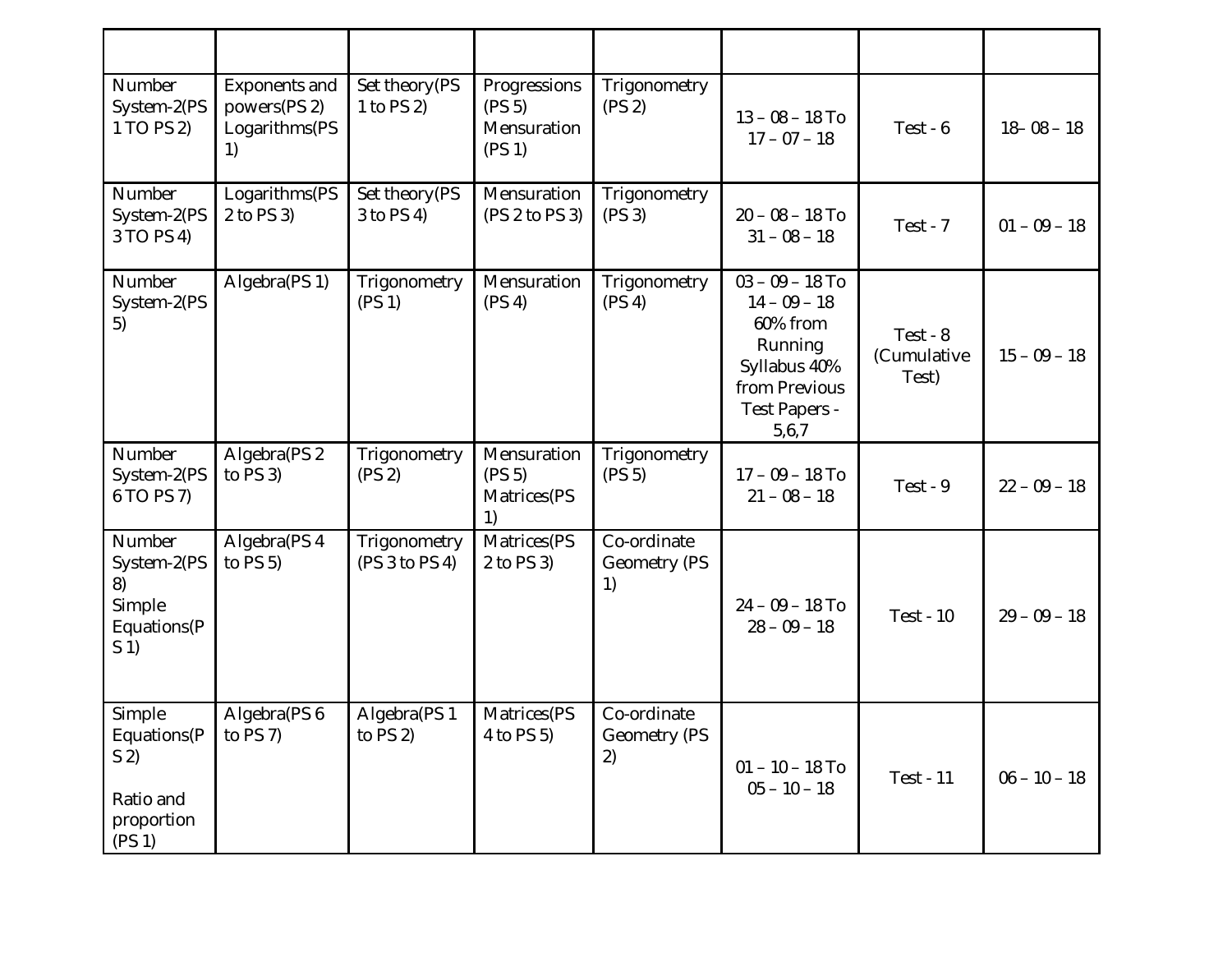| Ratio and<br>proportion<br>(PS 2)                     | Algebra(PS 8)                        | Algebra(PS 3)                                                   | Matrices(PS<br>6)<br>Quadratic<br>Equations(PS<br>1)                | Co-ordinate<br>Geometry(PS<br>3) | $22 - 10 - 18$ To<br>$26 - 10 - 18$<br>60% from<br>Running<br>Syllabus 40%<br>from Previous<br>Test Papers -<br>9,1,11          | <b>Test - 12</b><br>(Cumulative<br>Test) | $27 - 10 - 18$ |
|-------------------------------------------------------|--------------------------------------|-----------------------------------------------------------------|---------------------------------------------------------------------|----------------------------------|---------------------------------------------------------------------------------------------------------------------------------|------------------------------------------|----------------|
| Ratio and<br>proportion<br>(PS 3 to PS<br>4)          | Algebra(PS 9)<br>Arithmatic(PS<br>1) | Algebra(PS 4<br>to $PS 5$ )                                     | Quadratic<br>Equations (PS<br>2 to PS 3)                            | Co-ordinate<br>Geometry(PS<br>4) | $29 - 10 - 18$ To<br>$02 - 11 - 18$                                                                                             | <b>Test - 13</b>                         | $03 - 11 - 18$ |
| Ratio and<br>proportion<br>(PS 5)<br>Algebra(PS<br>1) | Arithmatic(PS<br>2 to PS 3)          | Algebra(PS 6<br>to $PS 7$ )                                     | Quadratic<br>Equations(PS<br>4)<br>Co-ordinate<br>Geometry(PS<br>1) | Fuctions (PS 1<br>to $PS$ 2)     | $05 - 11 - 18$ To<br>$09 - 11 - 18$                                                                                             | <b>Test - 14</b>                         | $10 - 11 - 18$ |
| Algebra(PS<br>2 to PS 3)                              | Arithmatic (PS<br>4 to PS 5)         | Algebra(PS 8<br>to $PS 9$ )                                     | Co-ordinate<br>Geometry(PS<br>2 to PS 3)                            | Fuctions (PS 3)                  | $12 - 11 - 18$ To<br>$16 - 11 - 18$                                                                                             | <b>Test - 15</b>                         | $17 - 11 - 18$ |
| Algebra(PS<br>4 to PS 5)                              | Mensuration(P<br>S(1)                | Algebra(PS<br>10)                                               | Co-ordinate<br>Geometry(PS<br>4 to PS 5)                            | Fuctions (PS 4)                  | $19 - 11 - 18$ To<br>$23 - 11 - 18$<br>60% from<br>Running<br>Syllabus 40%<br>from Previous<br><b>Test Papers -</b><br>13,14,15 | <b>Test - 16</b><br>(Cumulative<br>Test) | $24 - 11 - 18$ |
| Algebra(PS<br>6 to PS 7)                              | Mensuration(P<br>S 2 to PS 3)        | Algebra(PS<br>11)<br>Commercial<br>Mathematics(<br><b>PS 1)</b> | Co-ordinate<br>Geometry(PS<br>6)<br>Trigonometr<br>y(PS 1)          | Fuctions (PS 5)                  | $26 - 11 - 18$ To<br>$30 - 11 - 18$                                                                                             | <b>Test - 17</b>                         | $01 - 12 - 18$ |
| Algebra(PS<br>8 to PS 9)                              | Mensuration(P<br>S 4 to PS 5)        | Commercial<br>Mathematics(                                      | Trigonometr<br>y(PS 2 to PS                                         | Limits and<br>continuity(PS      | $03 - 12 - 18$ To<br>$07 - 12 - 18$                                                                                             | <b>Test - 18</b>                         | $08 - 12 - 18$ |